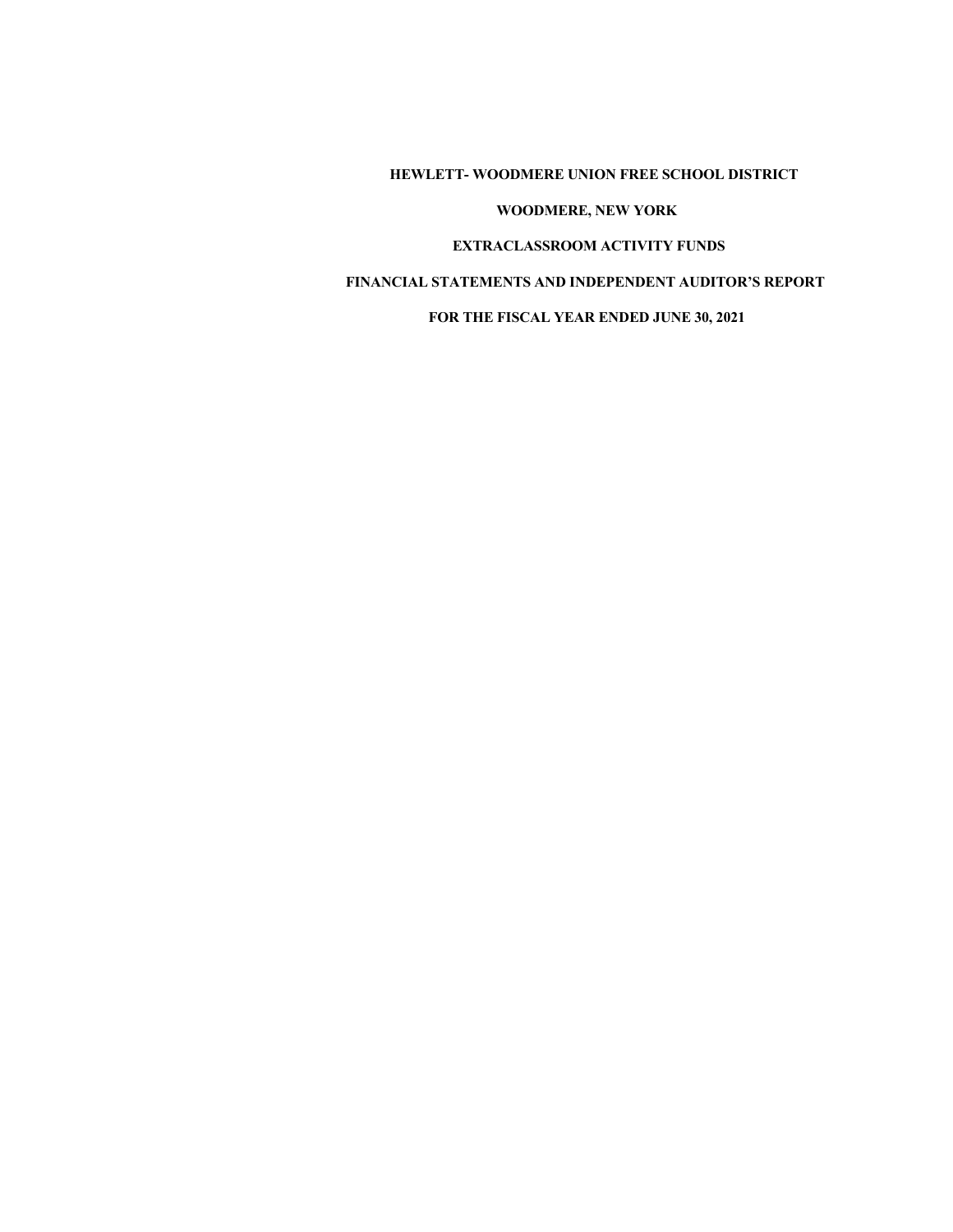# **HEWLETT-WOODMERE UNION FREE SCHOOL DISTRICT**

# **TABLE OF CONTENTS**

## **INDEPENDENT AUDITOR'S REPORT AND FINANCIAL STATEMENTS**

| Independent Auditor's Report                                                             | Page $#$ |  |  |
|------------------------------------------------------------------------------------------|----------|--|--|
| <b>Financial Statements</b>                                                              |          |  |  |
| Statements of Cash Receipts and Disbursements<br>For the Fiscal Year Ended June 30, 2021 | $1 - 3$  |  |  |
| Note to Financial Statements                                                             |          |  |  |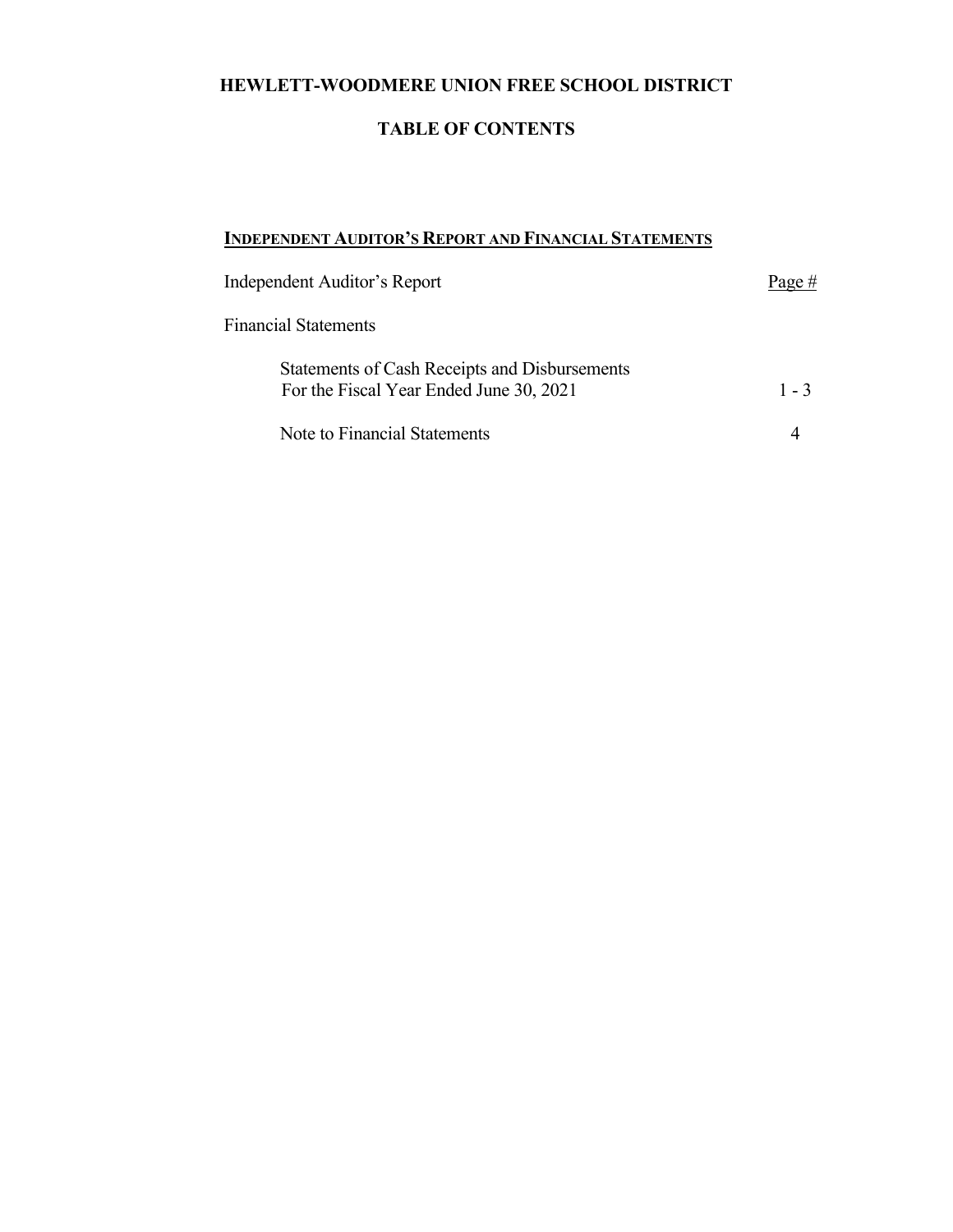Robert S. Abrams *(1926-2014)* 



Marianne E. Van Duyne, CPA Alexandria M. Battaglia, CPA

## **INDEPENDENT AUDITOR'S REPORT**

To the Board of Education of Hewlett-Woodmere Union Free School District Woodmere, New York 11598

We have audited the accompanying cash basis financial statements of Hewlett-Woodmere Union Free School District's Extraclassroom Activity Funds, as of and for the fiscal year ended June 30, 2021, and the related note to the financial statements, which collectively comprise the Hewlett-Woodmere Union Free School District's Extraclassroom Activity Funds financial statements as listed in the table of contents.

## **Management's Responsibility for the Financial Statements**

Management is responsible for the preparation and fair presentation of these financial statements in accordance with the cash basis of accounting described in Note 1B; this includes determining that the cash basis of accounting is an acceptable basis for the preparation of the financial statements in the circumstances. Management is also responsible for the design, implementation, and maintenance of internal control relevant to the preparation and fair presentation of financial statements that are free from material misstatement, whether due to error or fraud.

### **Auditor's Responsibility**

Our responsibility is to express an opinion on these financial statements based on our audit. We conducted our audit in accordance with auditing standards generally accepted in the United States of America. Those standards require that we plan and perform the audit to obtain reasonable assurance about whether the financial statements are free from material misstatement.

An audit involves performing procedures to obtain audit evidence about the amounts and disclosures in the financial statements. The procedures selected depend on the auditor's judgment, including the assessment of the risks of material misstatement of the financial statements, whether due to fraud or error. In making those risk assessments, the auditor considers internal control relevant to the entity's preparation and fair presentation of the financial statements in order to design audit procedures that are appropriate in the circumstances, but not for the purpose of expressing an opinion on the effectiveness of the entity's internal control. Accordingly, we express no such opinion. An audit also includes evaluating the appropriateness of accounting policies used and the reasonableness of significant accounting estimates made by management, as well as evaluating the overall presentation of the financial statements.

# **ISLANDIA: 3033 EXPRESS DRIVE NORTH, SUITE 100 • ISLANDIA, NY 11749 WHITE PLAINS: 50 MAIN STREET, SUITE 1000 • WHITE PLAINS, NY 10606 PHONE: (631) 234-4444 • FAX: (631) 234-4234 -------------------- --------** www.rsabrams.com **-------------------- ---------**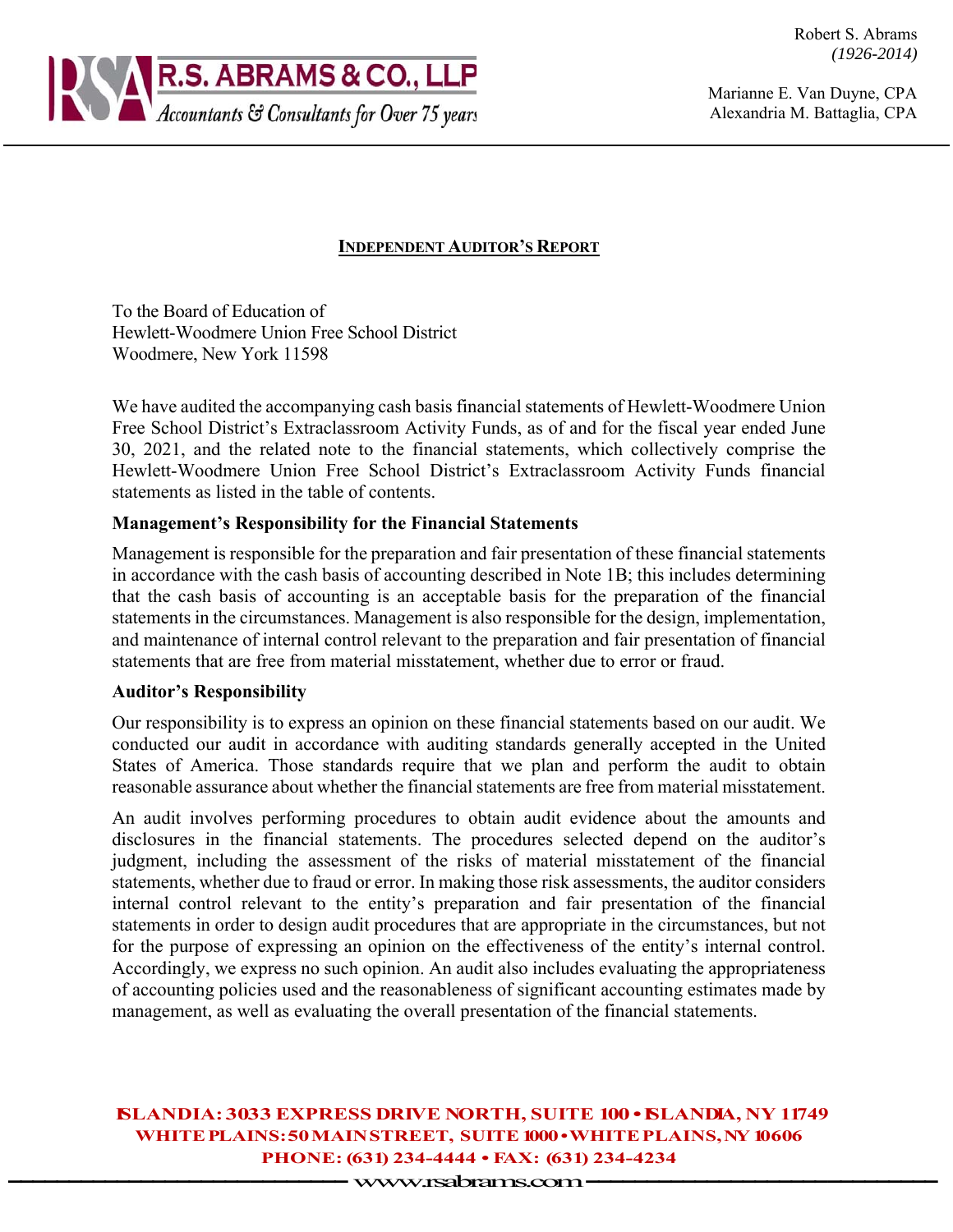We believe that the audit evidence we have obtained is sufficient and appropriate to provide a basis for our qualified audit opinion.

## **Opinion**

In our opinion, the financial statements referred to above present fairly, in all material respects, the cash receipts and disbursements of the Hewlett-Woodmere Union Free School District's Extraclassroom Activity Funds, for the fiscal year ended June 30, 2021, in accordance with the basis of accounting as described in Note 1B.

### **Basis of Accounting**

We draw attention to Note 1B of the financial statement, which describes the basis of accounting. The financial statement is prepared on the cash basis of accounting, which is a basis of accounting other than accounting principles generally accepted in the United States of America. Our opinion is not modified with respect to that matter.

R.S. abrams+ Co., 200

R.S. Abrams & Co., LLP Islandia, New York October 6, 2021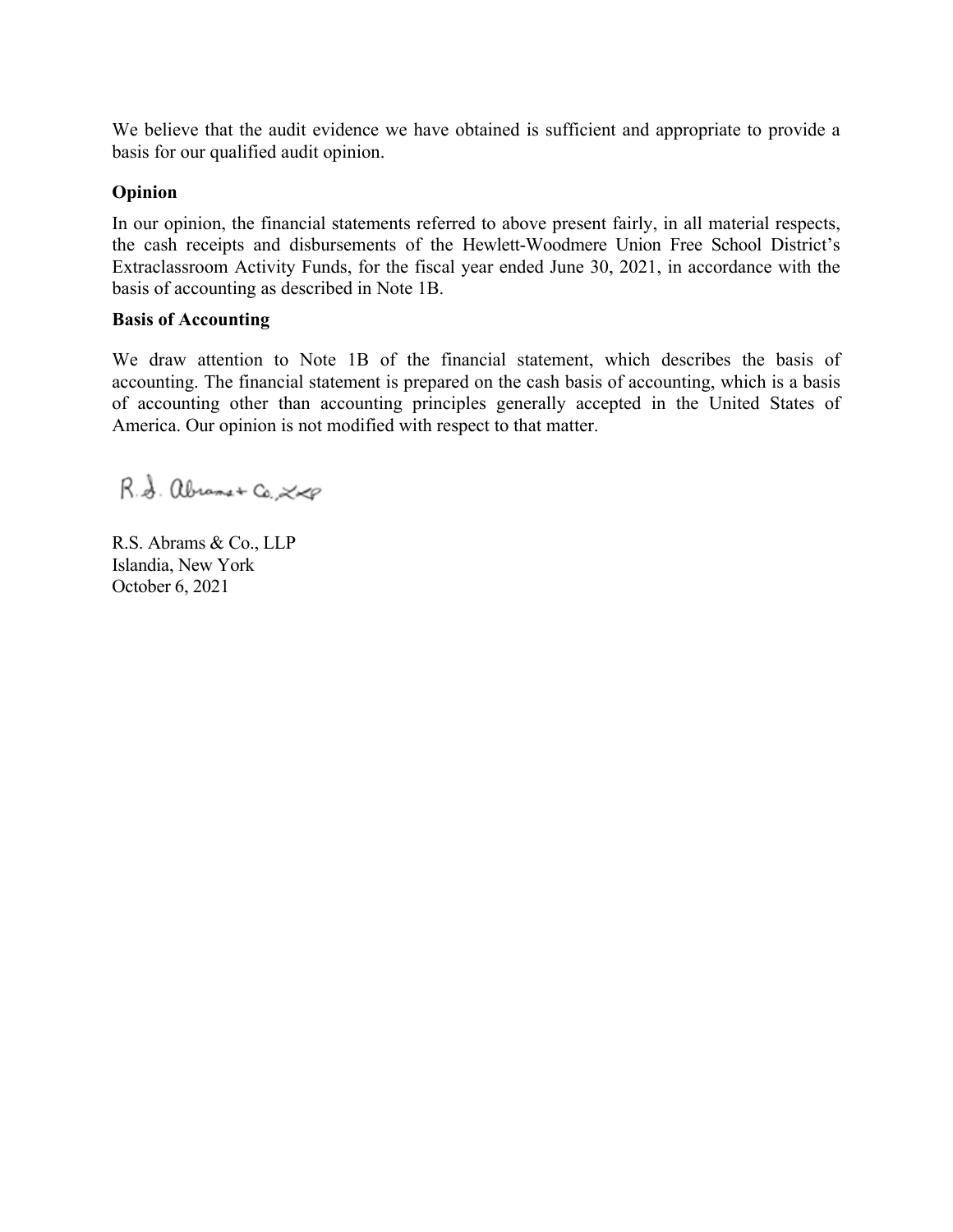### **HEWLETT-WOODMERE UNION FREE SCHOOL DISTRICT G.W. HEWLETT HIGH SCHOOL EXTRACLASSROOM ACTIVITY FUNDS STATEMENT OF CASH RECEIPTS AND DISBURSEMENTS FOR THE FISCAL YEAR ENDED JUNE 30, 2021**

|                                | <b>Balance</b>      |                 |                      | <b>Balance</b> |  |
|--------------------------------|---------------------|-----------------|----------------------|----------------|--|
| <b>Extraclassroom Account</b>  | <b>July 1, 2020</b> | <b>Receipts</b> | <b>Disbursements</b> | June 30, 2021  |  |
| Art Club                       | \$<br>175           | \$<br>1         | \$<br>40             | \$<br>136      |  |
| Bookstore                      | 16,396              | 2,707           | 2,518                | 16,585         |  |
| <b>Bulldog Buddies</b>         | 2,003               | 622             | 567                  | 2,058          |  |
| Cabaret                        | 484                 | 3               |                      | 487            |  |
| Class of 2020                  | 181                 | 1               |                      | 182            |  |
| Class of 2021                  | 731                 | 1,765           | 902                  | 1,594          |  |
| Class of 2022                  | 130                 | 250             |                      | 380            |  |
| Class of 2023                  | 100                 | 139             |                      | 239            |  |
| Class of 2024                  |                     | 148             |                      | 148            |  |
| Community Garden Club          | 1,361               | 8               | 720                  | 649            |  |
| Deca                           | 2,586               | 1,581           | 1,820                | 2,347          |  |
| Environmental                  | 711                 | 74              | 206                  | 579            |  |
| Foreign Language Exchange      | 1,568               | 9               |                      | 1,577          |  |
| Foreign Language Honor Society | 399                 | 3               |                      | 402            |  |
| Gender & Sexual Alliance (GSA) | 134                 | 1               |                      | 135            |  |
| Half Step Squad                | 11                  |                 |                      | 11             |  |
| <b>History Club</b>            | 1,092               | 6               | 80                   | 1,018          |  |
| History/Bee Bowl               | 334                 | 864             | 760                  | 438            |  |
| HS Musical                     | 13,083              | 75              | 1,000                | 12,158         |  |
| Key Club                       | 1,600               | 5,171           | 2,500                | 4,271          |  |
| Leaders Club                   | 236                 | 1               |                      | 237            |  |
| Mock Trial                     | 28                  | 1               |                      | 29             |  |
| Model Congress                 | 22,102              | 379             | 3,737                | 18,744         |  |
| Multi-Cultural Club            | 698                 | 3               |                      | 701            |  |
| National Honor Society         | 8,991               | 1,392           | 1,611                | 8,772          |  |
| Patches                        | 19,175              | 2,468           | 1,549                | 20,094         |  |
| Robotics Team                  | 6,566               | 5,039           | 3,772                | 7,833          |  |
| <b>SADD</b>                    | 2,063               | 12              |                      | 2,075          |  |
| Senior Prom                    | 6,823               | 37,708          | 37,308               | 7,223          |  |
| Spectrum                       | 7,822               | 45              | 40                   | 7,827          |  |
| Sr. Math Team                  | 1                   |                 | 1                    |                |  |
| <b>Student Council</b>         | 4,129               | 760             | 1,678                | 3,211          |  |
| Telecommunications             | 1,986               | 12              |                      | 1,998          |  |
| Theatre Co.                    | 3,762               | 3,446           | 3,173                | 4,035          |  |
| Tri M Music Honor Society      | 712                 | 5               |                      | 717            |  |
| Varsity Club                   | 4,900               | 29              |                      | 4,929          |  |
| Vintage                        | 209                 | 2               |                      | 211            |  |
| World Language Club            | 1,027               | $\,$ 8 $\,$     |                      | 1,035          |  |
| Youth Leadership Club          | 421                 | $\overline{c}$  |                      | 423            |  |
| Total G.W. Hewlett High School | 134,730<br>\$       | \$<br>64,740    | 63,982<br>\$         | 135,488<br>\$  |  |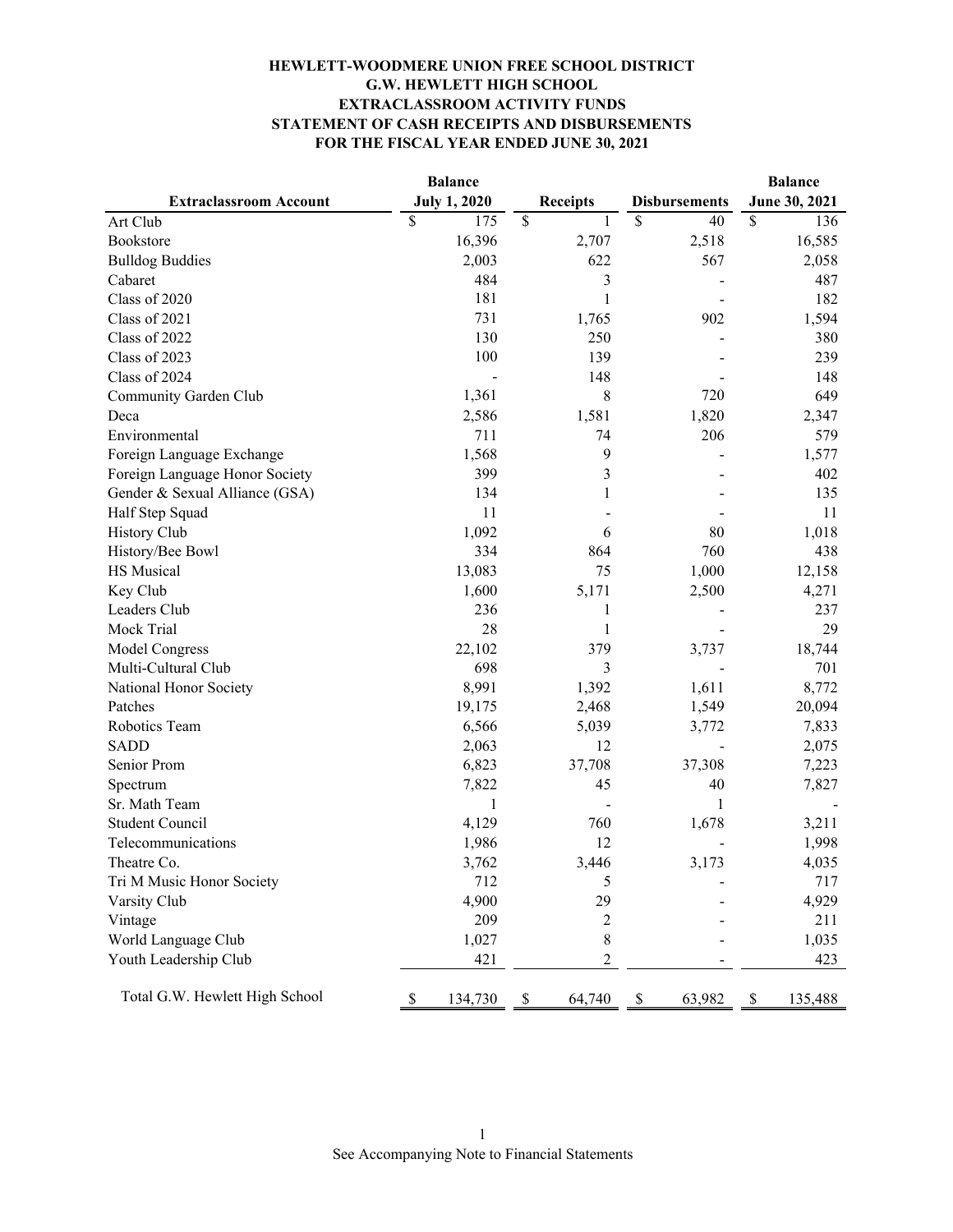# **FOR THE FISCAL YEAR ENDED JUNE 30, 2021 HEWLETT-WOODMERE UNION FREE SCHOOL DISTRICT WOODMERE MIDDLE SCHOOL EXTRACLASSROOM ACTIVITY FUNDS STATEMENT OF CASH RECEIPTS AND DISBURSEMENTS**

|                               | <b>Balance</b>      |        |                 |       |                      |        | <b>Balance</b><br>June 30, 2021 |        |
|-------------------------------|---------------------|--------|-----------------|-------|----------------------|--------|---------------------------------|--------|
| <b>Extraclassroom Account</b> | <b>July 1, 2020</b> |        | <b>Receipts</b> |       | <b>Disbursements</b> |        |                                 |        |
| Field Trips                   | S                   | 50     |                 | 24    | S                    |        |                                 | 74     |
| National Jr Honor Society     |                     | 175    |                 |       |                      |        |                                 | 176    |
| <b>School Store</b>           |                     | 416    |                 | 3     |                      |        |                                 | 419    |
| Student Council               |                     | 4,312  |                 | 28    |                      | 672    |                                 | 3,668  |
| Drama                         |                     | 830    |                 | 716   |                      |        |                                 | 1,546  |
| Wellness                      |                     | 14     |                 | 6     |                      |        |                                 | 20     |
| Yearbook                      |                     | 28,641 |                 | 2,916 |                      | 20,820 |                                 | 10,737 |
| Total Woodmere Middle School  |                     | 34,438 |                 | 3,694 |                      | 21,492 | \$.                             | 16,640 |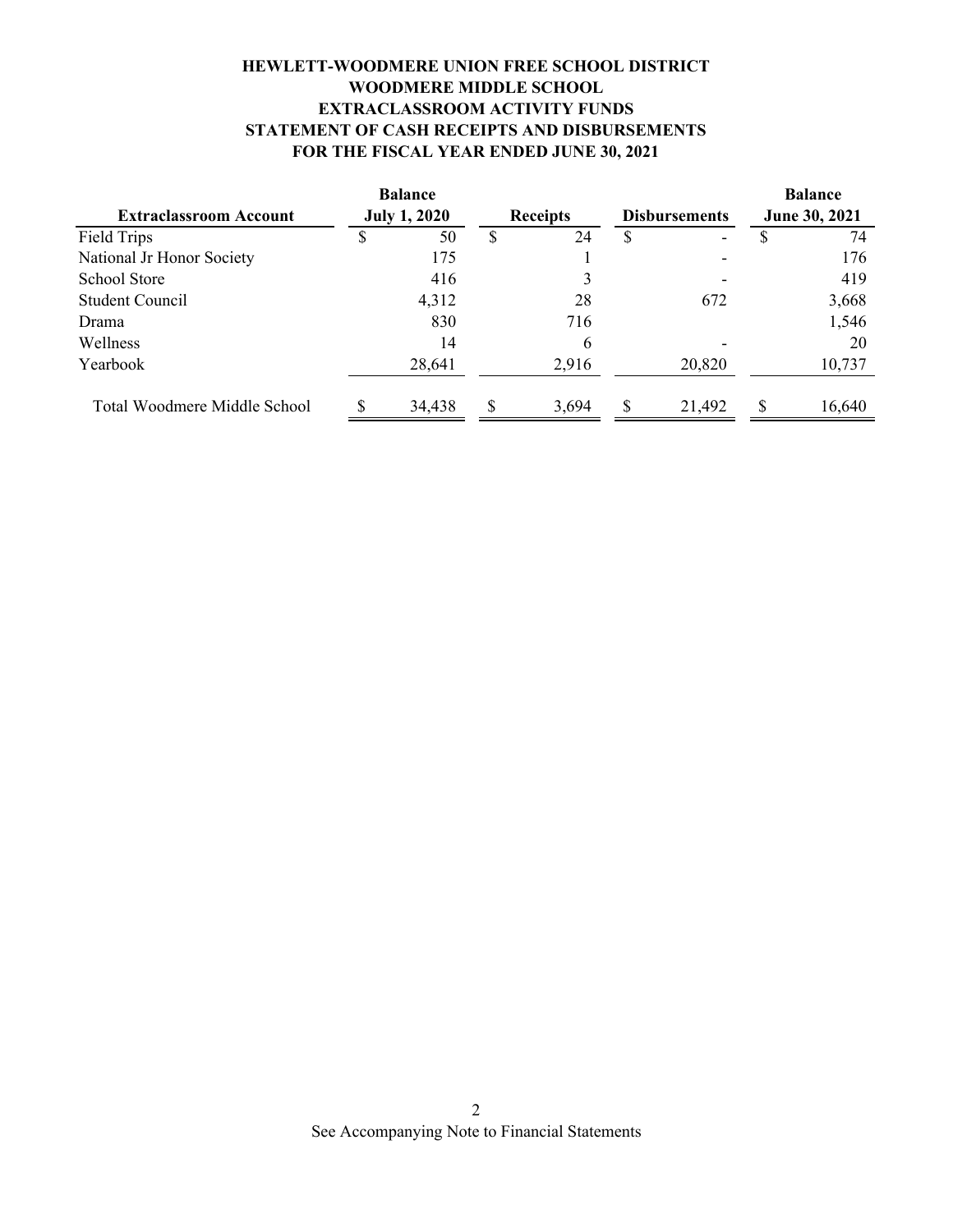# **FOR THE FISCAL YEAR ENDED JUNE 30, 2021 HEWLETT-WOODMERE UNION FREE SCHOOL DISTRICT ELEMENTARY SCHOOLS EXTRACLASSROOM ACTIVITY FUNDS STATEMENT OF CASH RECEIPTS AND DISBURSEMENTS**

| <b>Extraclassroom Account</b>   | <b>Balance</b><br><b>July 1, 2020</b> |         | <b>Receipts</b> |        | <b>Disbursements</b> |        | <b>Balance</b><br><b>June 30, 2021</b> |         |
|---------------------------------|---------------------------------------|---------|-----------------|--------|----------------------|--------|----------------------------------------|---------|
| Ogden Elementary                |                                       | 18,709  | $\mathbb{S}$    | 1,642  | $\mathbb{S}$         | 869    | $\boldsymbol{\mathsf{S}}$              | 19,482  |
| Franklin Early Childhood Center |                                       | 2,580   | $\mathbb{S}$    | 18     | <sup>\$</sup>        | 100    | \$                                     | 2,498   |
| <b>Hewlett Elementary</b>       |                                       | 10,392  | $\mathbb{S}$    | 2,564  | $\mathbb{S}$         | 1,340  | \$                                     | 11,616  |
| Total All Schools               | \$                                    | 200,849 | $\mathbb{S}$    | 72,658 | \$                   | 87,783 | \$                                     | 185,724 |